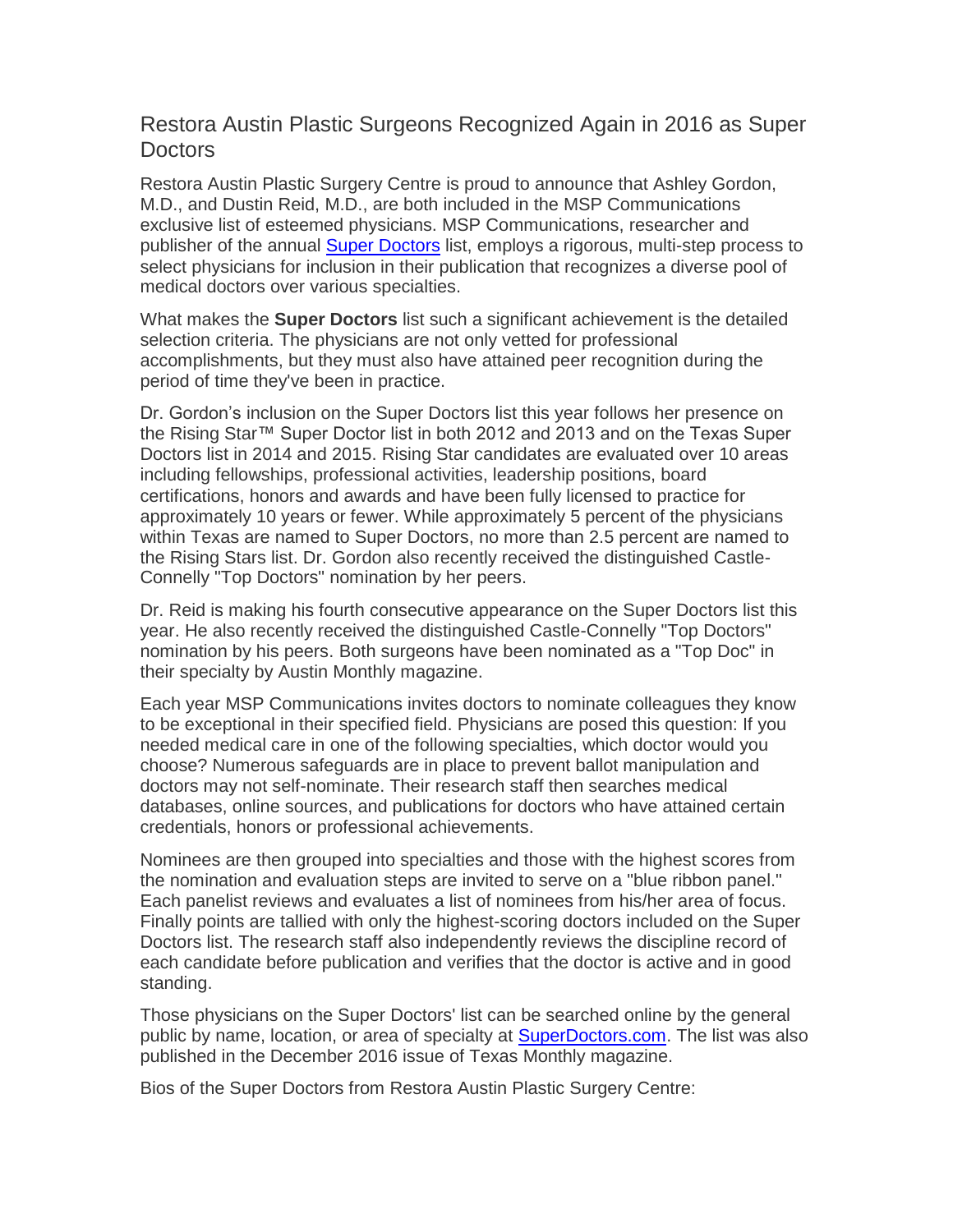[Dr. Ashley Gordon](https://www.restoraaustin.com/our-practice/meet-our-surgeons/female-plastic-surgeon-austin-tx/) was the first board-certified female plastic surgeon, who is also fellowship trained in aesthetic surgery, to practice in Austin, Texas. She is Board-Certified by the American Board of Plastic Surgery. Dr. Gordon, a native of Louisiana, received her undergraduate education at Tulane University in New Orleans, LA, her medical degree from LSU School of Medicine in New Orleans, LA. After medical school, Dr. Gordon moved to New York for her general surgery residency at St. Vincent's Hospital. During her general surgery residency, she was chosen to spend a year as a Post-Doctoral Scholar at The Center for Fetal Diagnosis and Treatment at the Children's Hospital of Philadelphia. After completing her general surgery training, Dr. Gordon moved to Atlanta where she was formally trained in plastic surgery at Emory University Hospital, one of the top three plastic surgery training programs in the country. She then pursued a fellowship in Aesthetic and Oculoplastic Surgery at Paces Plastic Surgery in Atlanta.

Dr. [Dustin Reid](https://www.restoraaustin.com/our-practice/meet-our-surgeons/plastic-surgeon-austin-tx/) is double Board-Certified by the American Board of Surgery and the American Board of Plastic Surgery. Dr. Reid, a native of Clovis, New Mexico, received his undergraduate degree from Texas Tech University and his medical degree from Texas Tech University School of Medicine, graduating first in his class. He went on to train in a vigorous 5 year General/Trauma surgical residency at Good Samaritan Hospital in Phoenix, AZ. He subsequently trained in plastic surgery at the prestigious Emory University Hospital in Atlanta, GA, completing a 3-year residency and serving as chief resident in his final year. This cutting-edge program is worldrecognized for excellence in plastic surgery training and focuses on breast and aesthetic surgery. Upon completion of his training, he moved to Austin and founded Restora Austin Plastic Surgery Centre in 2005.

Both surgeons belong to numerous regional and national societies, including the [The](http://www.surgery.org/)  [American Society for Aesthetic Plastic Surgery,](http://www.surgery.org/) the [American Society of Plastic](http://www.plasticsurgery.org/Patients_and_Consumers.html)  [Surgeons,](http://www.plasticsurgery.org/Patients_and_Consumers.html) the [International Society of Aesthetic Plastic Surgery ,](http://www.isaps.org/) [Texas Society of](http://www.tsps.net/)  [Plastic Surgeons,](http://www.tsps.net/) the Austin Society of Plastic Surgeons, the [Texas Medical](http://www.texmed.org/Default.aspx)  [Association,](http://www.texmed.org/Default.aspx) the [Travis County Medical Society,](http://www.tcms.com/about_us/) the [Maurice J. Jurkiewicz Society of](http://www.jurkiewiczsociety.org/J-Society/Welcome.html)  [Plastic Surgeons.](http://www.jurkiewiczsociety.org/J-Society/Welcome.html) Both are expert contributors on [RealSelf.](https://www.realself.com/)

About Restora Austin Plastic Surgery Centre

Restora Austin includes a plastic surgery clinic, a skin and laser clinic and a hair restoration center. Considered the most innovative plastic surgery practice in Austin and Central Texas, Drs. Gordon and Reid were the first to offer SAFELipo, the Tummy Tuck 360, Drain-Free Abdominoplasty using TissuGlu, and Halo laser by Sciton, just to name a few. The surgeons specialize in all areas of aesthetic surgery of the face, breasts and body. The team at Restora Austin is dedicated to an exceptional plastic surgery experience.

For more information, please visit [RestoraAustin](https://www.restoraaustin.com/) or connect with them on [Facebook.](https://www.facebook.com/RestoraAustin/)

**Media Contact:** Aesthetic Brand Marketing – Michelle Hartwell E-mail: [mhartwell@aestheticbm.com](mailto:mhartwell@aestheticbm.com) Website: [www.aestheticbrandmarketing.com](http://www.aestheticbrandmarketing.com/)